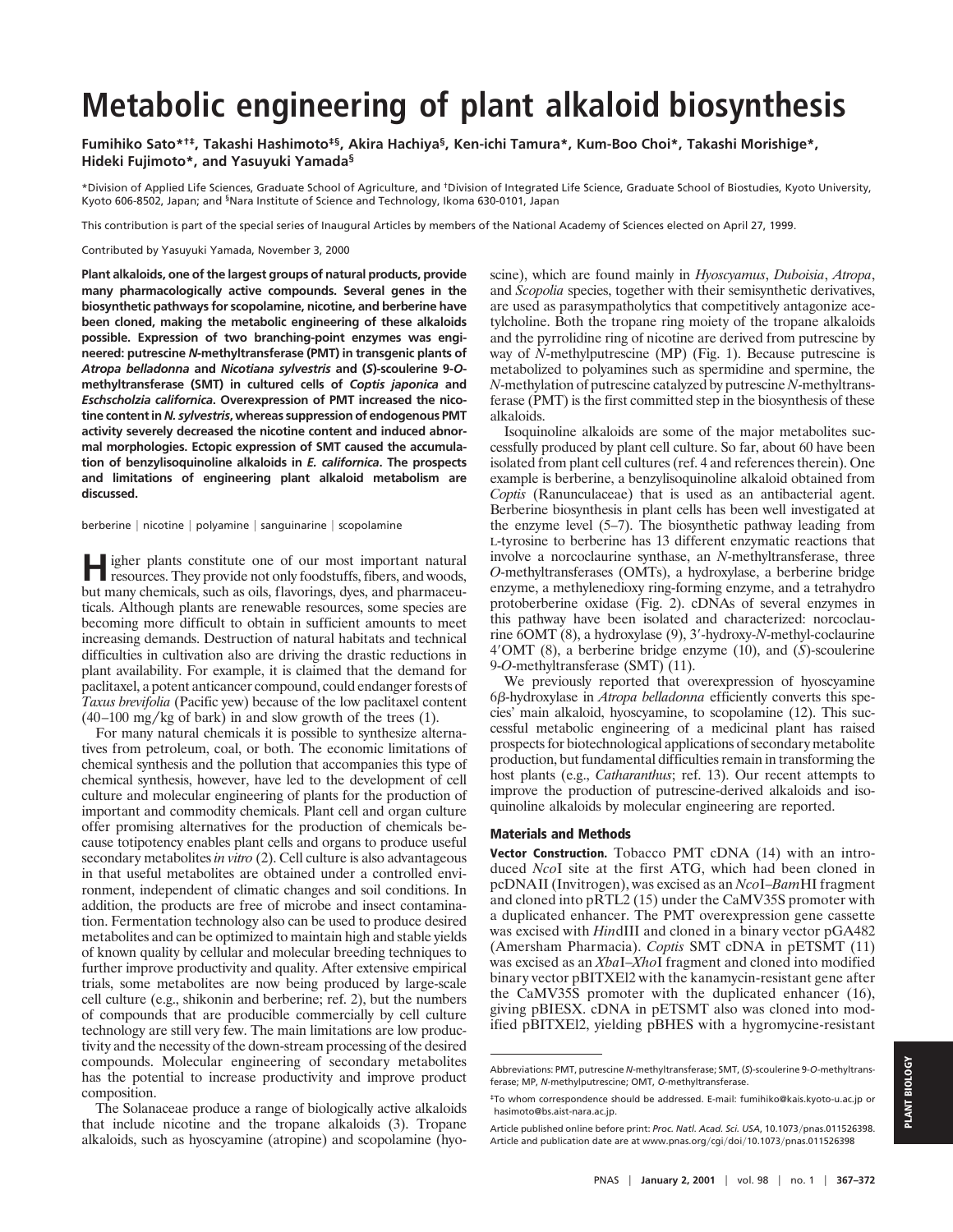

**Fig. 1.** Biosynthetic pathways of tropane alkaloids and nicotine. Tropane alkaloids and nicotine are derived from diamine putrescine produced from ornithine by ornithine decarboxylase (ODC), arginine, or both (28, 29). Putrescine is *N*-methylated by PMT then oxidatively deaminated by diamine oxidase to the 1-methyl- $\Delta^1$ -pyrrolinium cation (30). This cation is condensed with a derivative of nicotinic acid, forming nicotine in tobacco, or is further metabolized to tropinone in tropane alkaloid-producing plants. Hygrine is formed nonenzymatically by condensation of the cation and acetoacetic acid (31), but its involvement in alkaloid biosynthesis has not been established. Tropinone is reduced by tropinone reductase I (TR-I) to tropine (22), which condenses with phenyllactic acid or its derivative, giving hyoscyamine. Scopolamine is formed from hyoscyamine via  $6\beta$ -hydroxyhyoscyamine by the bifunctional enzyme hyoscyamine  $6\beta$ -hydroxylase (H6H) (32). The nicotinic acid moiety of nicotine is supplied from the pyridine nucleotide cycle, in which quinolinic acid phosphoribosyltransferase (QPT) serves as the entry-point enzyme.

gene (K.T., K.-B.C., H.F., and F.S., unpublished observations). These binary vectors were introduced into *Agrobacterium tumefaciens* LBA4404 and *A. rhizogenes* 15834 by electroporation (17).

**Plant Transformation.** *A. belladonna* and *Nicotiana sylvestris* were transformed by a leaf disk method that used *A. tumefaciens* or *A. rhizogenes*, basically as described (17). Transgenic plants were regenerated from the leaf discs, grown to maturity in a greenhouse, and selfed. Hairy roots were cultured as described (18).

Cultured *Coptis* cells (7 days old) (19) were harvested and sonicated in Linsmaier–Skoog medium (20) for 2 min and then cocultured in Linsmaier–Skoog medium (pH 5.2) containing 10  $\mu$ M 1-naphthylacetic acid, 1  $\mu$ M benzyladenine, and 100  $\mu$ M acetosyringone with *A. tumefaciens* harboring pBIESX for 7–13 days. Thereafter, transformed cells were selected on Linsmaier– Skoog medium containing 10  $\mu$ M 1-naphthylacetic acid, 0.01  $\mu$ M benzyladenine, 20  $\mu$ g/ml geneticin, and 200  $\mu$ g/ml cefotaxin. Aseptically grown seedling segments of *Eschscholzia californica* were transformed by the procedure used for the *Coptis* cells, except that cocultivation with *A. tumefaciens* with pBHES was for 2 days, and selection was on Linsmaier–Skoog medium containing  $10 \mu$ M 1-naphthylacetic acid, 1  $\mu$ M benzyladenine, 20  $\mu$ g/ml hygromycin, and 200  $\mu$ g/ml cefotaxin.

**DNA Gel Blot Analysis.** Genomic DNAs of the transformed *Coptis* cells were prepared by the cetyltrimethylammonium bromide method as described (21). After *Hin*dIII digestion, the digested DNAs were blotted on Hybond N membranes (Amersham Pharmacia) and hybridized with SMT cDNA fragments amplified by PCR. Hybridization was done at 42°C in buffer containing 1 M NaCl,  $10\%$  dextran sulfate, 20 mM Tris HCl (pH 7.5),  $1\%$  SDS,  $5\times$ Denhardt's solution, 50% formamide, and 100  $\mu$ g/ml salmon sperm DNA. The membranes were washed in  $0.1 \times$  SSC (0.015 M  $\text{NaCl}/1.5 \text{ mM}$  sodium citrate, pH 7.0), 0.2% SDS at 65°C. Hybridization, washing, and signal detection were done as reported (21).

**RNA Gel Blot Analysis.** Total RNAs were extracted from plant tissues, electrophoresed on 1% formaldehyde agarose gels, and then blotted on Hybond N membranes (Amersham Pharmacia), as described (14). RNA probes were radiolabeled with a Riboprobe Combination System (Promega) or Random Prime kits (Roche Molecular Biochemicals). Hybridization, washing, and signal detection were as reported (14).

**Enzyme Assay and Protein Gel Blot Analysis.** The transfer of the 3H-labeled methyl group of *<sup>S</sup>*-adenosyl-L-[*methyl*-3H]methionine (NEN Life Science Products) to the product was measured to quantify the enzymatic activity of SMT. The reaction conditions and protein gel blot analysis have been described (11).

**Alkaloid and Polyamine Analyses.** Tropane alkaloids and nicotine were analyzed by gas-liquid chromatography as described (14, 22). Hygrine was identified by gas chromatography–mass spectroscopy (JOEL JMS 700) after comparison of its mass spectrum with that of an authentic sample. Polyamines first were divided into their trichloroacetic acid-soluble and -insoluble forms. These then were quantified separately by HPLC after conversion to their dansyl derivatives (23). Cellular polyamine contents were expressed as the sum of both forms.

Isoquinoline alkaloids extracted with HCl-acidified methanol were analyzed by HPLC with 50 mM tartaric acid and 10 mM SDS/acetonitrile/methanol (4:4:1) as described (19). Mass spectra were obtained with an API165 (Perkin–Elmer) after reverse-phase HPLC separation [mobile phase, linear gradient of 10–70% acetonitrile/H<sub>2</sub>O containing 1% acetic acid for 15 min; column, TSK-gel ODS-80 (Toyo-Soda;  $3.9 \times 280$  mm); flow rate, 1.0 ml/min], with enzymatically prepared columbamine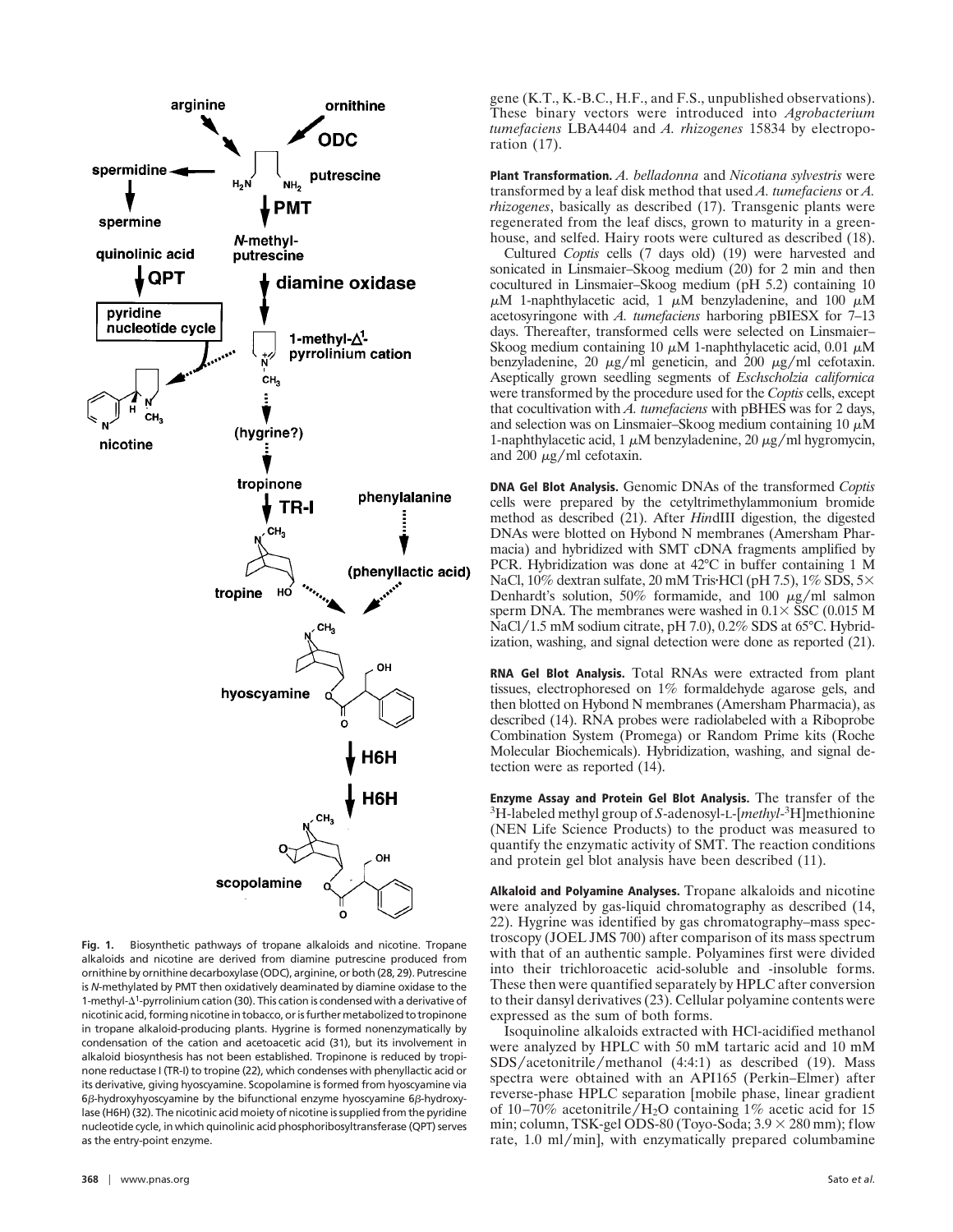

**Fig. 2.** Schematic biosynthetic pathway for a variety of isoquinoline alkaloids. 1, L-tyrosine decarboxylase; 2, phenolase; 3, L-tyrosine transaminase; 4, *p*hydroxyphenylpyruvate decarboxylase; 5, (*S*)-norcoclaurine synthase; 6, (*S*)-adenosyl-L-methionine:norcoclaurine 6OMT; 7, (*S*)-adenosyl-L-methionine:coclaurine *N*-methyltransferase; 8, *N-methylcoclaurine-4'-hydroxylase*; 9, *S-adenosyl-L-methionine: 3'-hydroxy-N-methylcoclaurine 4'OMT*; 10, berberine bridge enzyme; 11, *S*-adenosyl-L-methionine:scoulerine 9-*O*-methyltransferase; 12, (*S*)-canadine synthase; 13, tetrahydroprotoberberine oxidase; 14, cheilanthifolin synthase.

(oxidized form of tetrahydrocolumbamine) and sanguinarine as the standards.

## **Results and Discussion**

**Overexpression of PMT in A. belladonna.** Tobacco PMT cDNA was overexpressed under a dual CaMV35S promoter in belladonna. One transgenic line (35S::PMT) that had a high PMT transcript level in the leaf was selfed, and its five siblings with the transgene were analyzed. PMT transcript levels in the 35S::PMT roots were 1.3- to 3.3-fold those in the wild-type roots. Regardless of the variation in transgene expression level, all of the 35S::PMT transformants were phenotypically normal and had hyoscyamine as the principal leaf alkaloid at levels  $(4.6-8.3 \text{ mmol/mg} \text{ dry weight})$ comparable to those for the wild-type and vector controls. The only differences were the accumulation of MP  $(0.9-2.6 \text{ nmol/mg} \text{ dry})$ weight) and the occasional presence of hygrine (up to 0.2 nmol/mg dry weight) in the 35S::PMT leaves, which was not found in the control leaves. These metabolites may be produced *in situ* in transgenic leaves by ectopic PMT activity. Transgenic hairy root clones, which had a 5-fold increase in the PMT transcript level as compared with the wild-type hairy roots, also were produced, but their alkaloid profiles were quantitatively and qualitatively similar to those of the wild type. The unchanged alkaloid profiles in the transgenic belladonna plants and hairy roots indicate that a severalfold increase in PMT expression in the root was not sufficient to boost tropane alkaloid synthesis late in the pathway.

**Manipulation of PMT levels in N. sylvestris.** Tobacco PMT cDNA was expressed under the same CaMV35S promoter in *N. sylvestris* plants to assess the impact of altered PMT expression in another, shorter, alkaloid pathway. Three transgenic lines that expressed 4- to 8-fold higher PMT transcript levels in their roots were selected (Fig. 3*A*), as was a cosuppression line whose PMT expression was approximately 16% that of the wild type (Fig. 3*B*). These overexpression lines had an approximately 40% increase in leaf nicotine contents as compared with the wild type and accumulated MP in the leaf, whereas the spermidine and spermine contents were somewhat decreased (Fig. 3*C*). In contrast, the cosuppression line accumulated only a very small amount of nicotine (about 2% that of the wild type). Instead it had increased amounts of putrescine and spermidine (Fig. 3*C*), indicating that the efficient inhibition of PMT activity shifted the nitrogen flow from nicotine to polyamine synthesis. Interestingly, the reduction of PMT activity in the root caused the accumulation of polyamines in the leaf. One explanation for this correlation is that polyamines, like nicotine, may be transported from the root to the aerial parts of the plant.

The overexpression lines were phenotypically normal, but the cosuppression line showed several distinct phenotypes in the  $T_0$ and  $T_1$  generations: neighboring leaves were fused in the basal region, forming a continuous spiral sheet along the stem (Fig. 3*D*); influorescent stems often were branched, and self-pollinated flowers produced only a small seed set (less than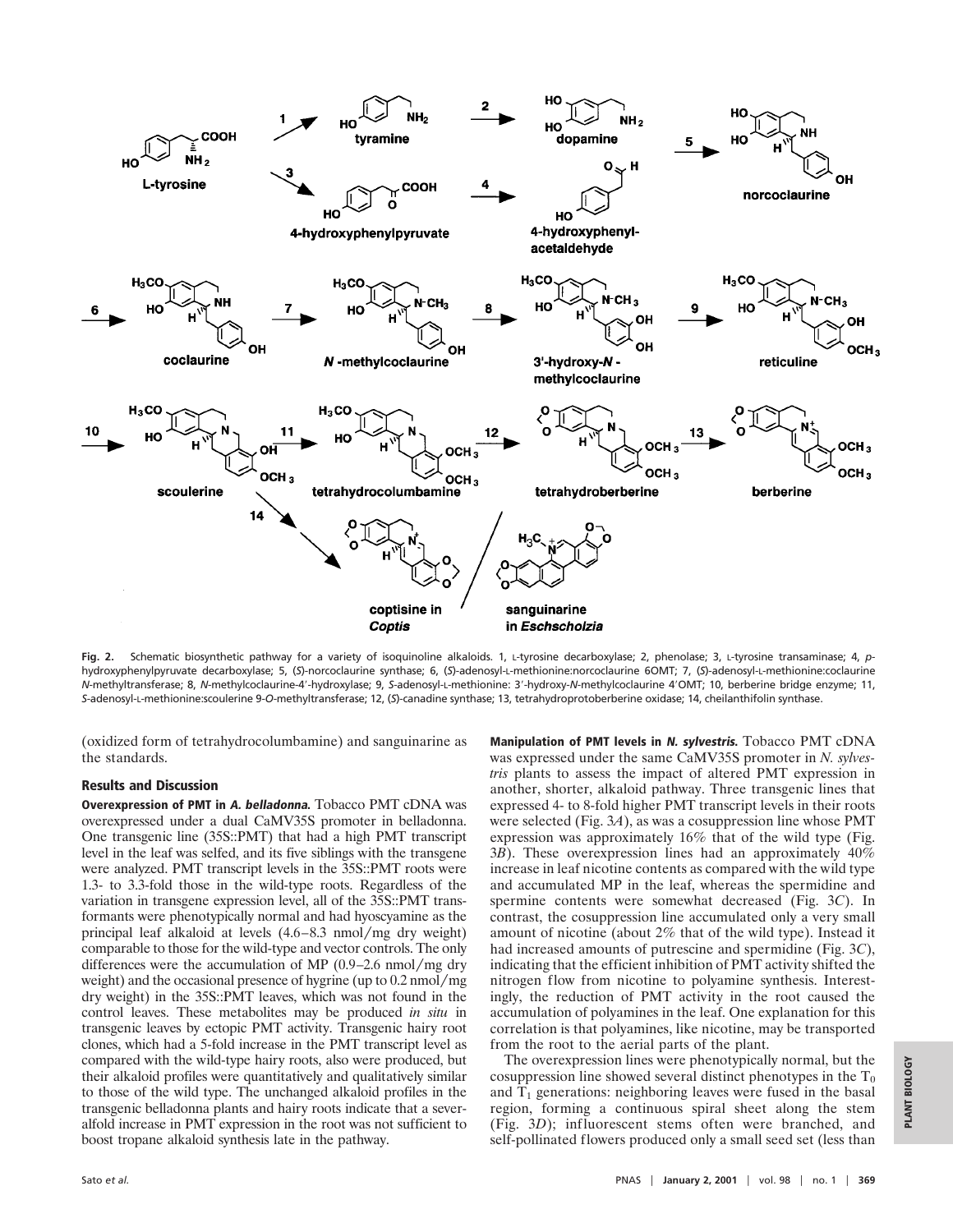

**Fig. 3.** Analyses of transgenic *N. sylvestris* plants with altered PMT expression levels. (*A* and *B*) RNA gel blot analysis of PMT gene expression. Ten micrograms of total RNA isolated from the root was loaded in each lane and probed with antisense tobacco PMT RNA. Equal loading of samples was confirmed by ribosomal RNA staining. WT, wild type; OE, PMT-overexpressing plant; CS, PMT-cosuppressing plant. (*C*) Leaf contents of nicotine and polyamines. MP, *N*-methylputrescine. (*D*) Phenotype of PMT-cosuppressing plants. Neighboring leaves are fused in their basal regions (arrows), forming a continuous spiral sheet along the stem.

10% that of the wild type). Reciprocal cross-pollination between the cosuppressed and wild-type flowers indicated that reduced fertility was due to a pollen defect in the transgenic plants. These phenotypic abnormalities may be caused by the increased accumulation of putrescine and spermidine, which may have hormonal functions during plant development (24). Alternatively, a reduction in the MP supply might cause the accumulation of precursors for the nicotinic acid moiety of nicotine, and, at high levels, these precursors might be responsible for the abnormalities.

These morphological changes caused by reduced PMT expression in tobacco were not previously reported in tobacco *nic1nic2* mutants, even though PMT expression was down-regulated to 7% that of the wild-type value in mutant roots (13). In the low-nicotine mutant, genes for ornithine decarboxylase and quinolinic acid phosphoribosyltransferase, the two primary metabolism enzymes in nicotine biosynthesis (Fig. 1), also were down-regulated (T. Shoji, and T.H., unpublished results). Accumulation of pathway intermediates therefore may be less pronounced in the *nic* mutant than in PMT-suppressed plants.

**Overexpression of SMT in Coptis Cells.** The above results with engineered PMT expression suggest that modification of enzyme activity at a branch point with short subsequent steps to the target products may be used for efficient metabolic engineering. Previous findings suggest that SMT activity in *Coptis* cells was not correlated with the berberine/coptisine ratio, suggesting that SMT at the branch point (Fig. 2) cannot effectively compete for a rate-limiting intermediate in the biosynthesis of berberine and coptisine (25). To directly evaluate the contribution of SMT at this branch point for



**Fig. 4.** SMT activity and alkaloid profile in transformed *Coptis* cells. (*A*) Genomic DNA analysis. Genome DNAs were digested with *Hin*dIII and detected with a PCR-amplified SMT fragment probe. (*B*) SMT activity in transgenic *Coptis* cells. Closed square, SMT transgenic cells (CJSMT); open circle, wild-type cells (CJWT). (*C*) Alkaloid contents in transgenic *Coptis* cells. Closed bar, berberine; hatched bar, coptisine; open bar, columbamine. Each value is the average of triple measurements.

the regulation of metabolic flow in berberine and coptisine biosynthesis, we overexpressed *Coptis* SMT in cultured *Coptis* 156-1 cells that had been selected as high berberine producers (19). After several empirical trials, transformed *Coptis* cells with additional *Coptis* SMT genes were obtained. Digestion of genomic DNAs with *Hin*dIII, which has no restriction site in the probe, and DNA gel blot analysis showed that this transformant has three additional copies of the SMT gene (Fig. 4*A*). Transformation efficiency was very low, one per *ca.* 160 million cells (16 g fresh weight cells). Because the characteristics of the cell line used were fairly stable (19), the transformant could be used to evaluate the effect of the ectopic expression of *Coptis* SMT. RNA gel blot analysis indicated that the SMT transformant had a steady increase in SMT transcript (30– 50% more than the wild type), whereas for 4'OMT, another *O*-methyltransferase in this pathway, the value was comparable to that of the wild type throughout the culture (data not shown). The enzyme assay and protein blot analysis also showed a steady 20% increase in SMT activity (Fig. 4*B*) with a corresponding increase in SMT protein.

HPLC analysis of the alkaloids in wild-type and transgenic *Coptis* cells indicated that the relative amounts of berberine and columbamine were 91% in the transgenic cells as compared with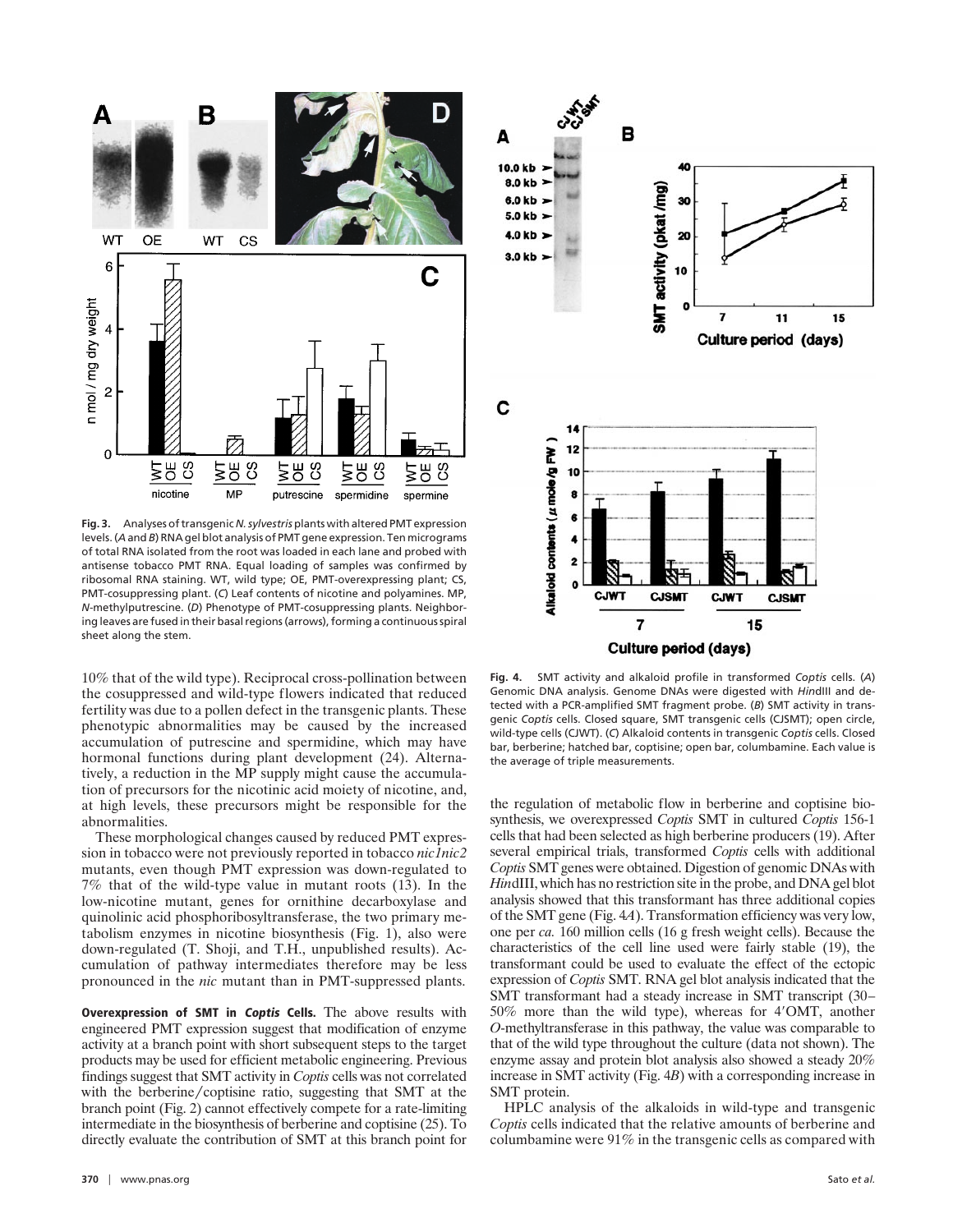

**Fig. 5.** RNA and protein blot analyses and SMT activity in transformed *E. californica* cells. (*A*) RNA blot. (*B*) Protein blot. (*C*) Relative enzyme activity. CJWT, cultured *Coptis* cells; ECWT, nontransformed *E. californica* cells; ECSMT, transformed *E. californica* cells with *Coptis* SMT; *E. coli* SMT, recombinant SMT produced in *Escherichia coli*.

79% in the wild-type ones (Fig. 4*C*). This difference indicates that the ectopic expression of SMT in the transgenic *Coptis* cells increased the metabolic flow to berberine and columbamine. The increase in berberine and columbamine (*ca.* 15%) was very similar to the increase in SMT activity (*ca.* 20%), but the change was small. This finding suggests that the ratio of the enzyme activities at the branch point is important for metabolite composition late in the pathway and that even a small change in the activity at the branch point affects the metabolite composition.

**Overexpression of SMT in California Poppy.** *Coptis* SMT cDNA was introduced into California poppy (*E. californica*) cells that produce the benzophenanthridine alkaloid sanguinarine rather than berberine-type alkaloids (see Fig. 2) to modify the metabolite profile. Transformation of *E. californica* was confirmed by RNA and protein blot analyses of *Coptis* SMT. All of the transformants selected on hygromycin-containing media had an accumulation of the SMT transcript as high as that of the *Coptis* cells, whereas wild-type *E. californica* cells had no hybridization signal for the SMT transcript (Fig. 5*A*). Protein blot analysis findings further support the expression of *Coptis* SMT in transgenic *E. californica* cells, but the accumulation of SMT protein was less than that in cultured *Coptis* cells (Fig. 5*B*). Transgenic *E. californica* cells also had evident but lower SMT activities than *Coptis* cells, whereas the wild-type *E. californica* cells had none (Fig. 5*C*). These findings indicate that the introduced SMT gene(s) of *Coptis* was successfully expressed in *E. californica* cells.

The alkaloid profiles of transgenic *E. californica* cells were determined by HPLC. Transgenic *E. californica* cells showed novel metabolite peaks that were not present in the wild-type cells (Fig. 6*A*). One metabolite corresponded to columbamine,

an oxidized product of the SMT reaction. Columbamine formation was confirmed by liquid chromatography (LC)-MS analysis (Fig. 6*B*). Sanguinarine, a major alkaloid in the wild-type cells, was markedly decreased in the transgenic cells, as confirmed by LC-MS (Fig. 6*C*). Comprehensive analysis of the alkaloid profiles in transgenic *E. californica* cells is not yet complete, but results of HPLC and LC-MS analyses indicate that ectopically expressed SMT successfully changes metabolic flow to a new branch for columbamine biosynthesis. Estimation of the rate of conversion of scoulerine to columbamine based on UV absorbance showed about a 5–20% conversion to the new branch. When the change in sanguinarine was evaluated, the effect of the ectopic expression of *Coptis* SMT was even more evident.

At present, we have no explanation for the difference in the impact of the ectopic expression of *Coptis* SMT in transgenic *Coptis* and California poppy cells. Possibly, cheilanthifolin synthase, another branch point enzyme in California poppy, is not as effective as *Coptis* SMT. Marked variation in enzyme activity and enzyme substrate specificity have been found for different plant species; e.g., *Coptis N*-methyltransferase can methylate norlaudanosoline, whereas *Berberis N*-methyltransferase cannot  $(K.-B.C., T.M., and F.S., unpublished observations).$   $K<sub>m</sub>$  values for the substrate also differ with the plant species; the  $K<sub>m</sub>$  value of *Coptis* SMT for (*R,S*)-scoulerine (0.17 mM) is much smaller than that of *Berberis* SMT for (*S*)-scoulerine (1.6 mM) (6). These differences in enzyme properties should prove useful for making modifications by metabolic engineering.

**Prospects.** Increases in the numbers of cloned biosynthetic genes and refinements in plant transformation techniques should enable researchers to improve the production of useful plant secondary metabolites by genetic engineering. Our findings point to the usefulness of single gene transfer for modifying metabolic flow. Although a substantial increase in productivity is feasible when a bona fide, rate-limiting enzyme is targeted (13), single rate-limiting steps may not exist in most biosynthetic pathways for secondary metabolites. In most pathways, overexpression of one enzyme renders subsequent reactions more limiting. After several intervening limiting steps, the effect of overexpression may be quickly dampened. Strategies should include fortification of the multiple steps by overexpression of multiple biosynthetic genes, manipulation of regulatory genes that control the expression of multiple pathway enzyme genes, or both.

Genes of unique enzymes isolated from diverse organisms are another promising genetic resource for the modification of metabolic pathways. The enormous number of reactions catalyzed by enzymes active in secondary metabolism provides unprecedented opportunities for the selection of suitable enzymes for use in metabolic engineering. Metabolic pathway inhibition may prove to be much more straightforward. Several efficient techniques are available for the suppression of endogenous gene expression: cosuppression, antisense suppression, RNA interference, and gene disruption by reverse genetics. These techniques should open up the field for the metabolic engineering of medicinal plants.

The intracellular localization of target products is also an important target for metabolic engineering. The high toxicity of berberine in nonproducing plant species as compared with the low toxicity in high berberine-producing *Coptis* cells (26, 27) suggests that metabolite accumulation is crucial in the creation of a novel metabolite producer(s). Our current knowledge of metabolite accumulation is very limited; much research is needed. What must be carefully evaluated is the undesirable accumulations of pathway precursors and their metabolic effects on related pathways, such as we have found in PMT-suppressed *N. sylvestris* plants. Primary metabolism enzymes that supply amino acids or other precursors to particular secondary path-